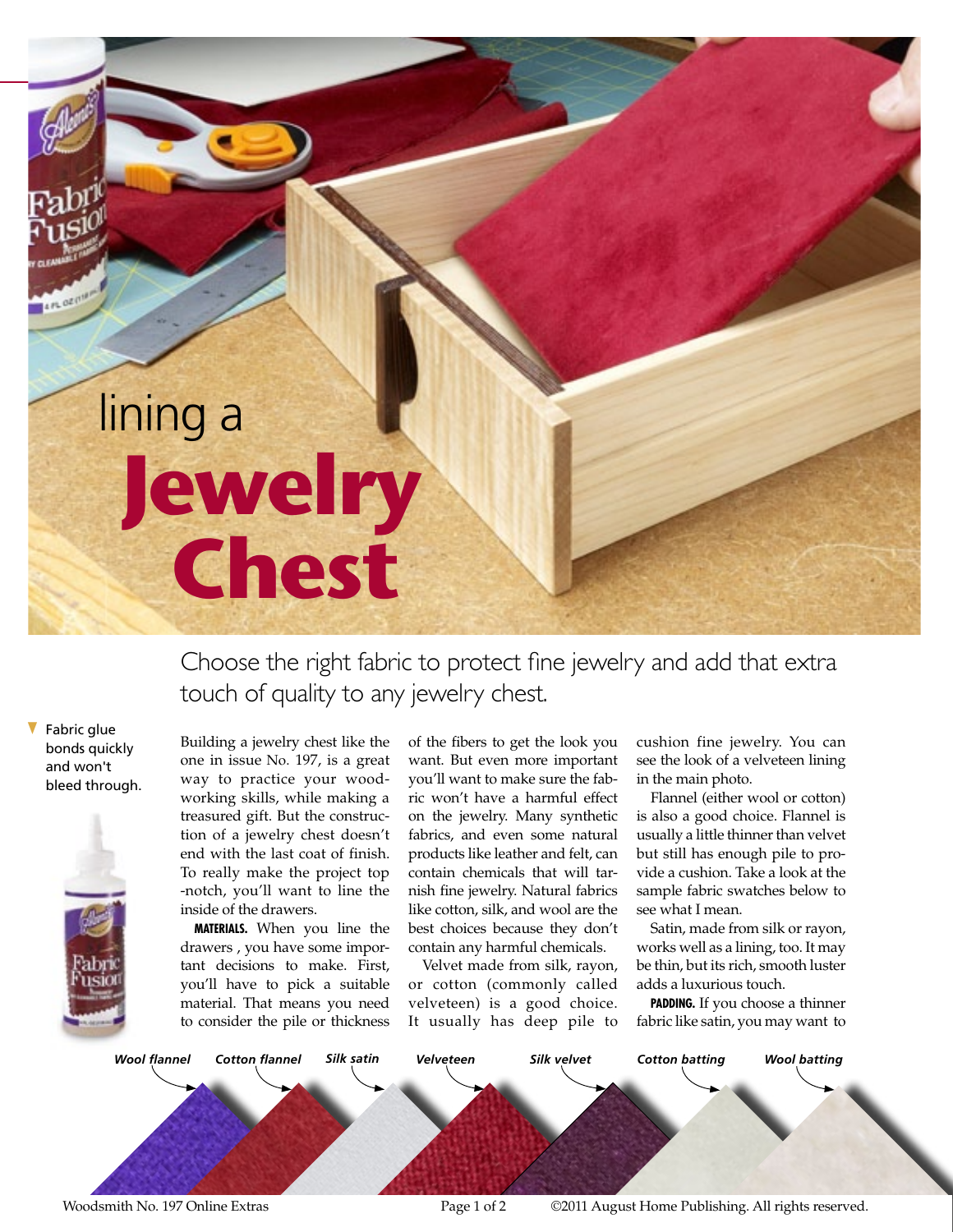pad the drawers with batting. Batting can also used to create special areas to hold rings or other items, as you'll see later on.

Like the lining material, you'll want to use natural fiber batting. Both cotton and wool batting can be found in most fabric or hobby stores.

Wool is somewhat loftier and thicker than cotton. And it also repels moisture better than cotton. But cotton is easier to work with because its density makes it hold its shape better than wool.

**Glue choices.** While you're at the fabric store, pick up a bottle of fabric glue. It won't bleed through fine fabric and make a mess.

There are several brands of glue made for gluing fabric to other materials like wood or paper. My favorite is *Aleene's Fabric Fusion*. This water-based urethane glue is easy to work with. Bonding is almost instant so you won't spend a lot of time waiting for glue to dry.

**Backing board.** You'll also need something to back the fabric and batting so it holds its shape in the drawer and can be removed for cleaning. I like to use acid-free posterboard as a backer. It doesn't contain any chemicals that could cause jewelry to tarnish.

**Fabric tools.** In addition to the materials, there are a couple of tools you'll want to buy that make

working with fabric easier. You'll find a self-healing cutting mat, like the one in the main photo, helpful. And a cutting wheel, also in the main photo, makes cutting the fabric and batting easy and accurate. There's more information about where to purchase these tools at the bottom of the next page.

**Working with Fabric.** Once you have all your tools and materials assembled, you'll be set to start work on lining your jewelry box. Just follow the step-by-step process shown in the photos below to line the drawer bottoms. The drawings on the next page take you through the steps of making a holder for rings. **W**

## **How-To:** Line & Pad Drawers



 $\triangle$  Cut a pieces of posterboard and batting slightly smaller than the drawer. You'll need the extra room to wrap the fabric around the posterboard.



{ Cut a piece of fabric about 1*"* larger than the posterboard. Fold each corner over and fasten it with a drop of fabric glue.



 $\triangle$  Clip the excess fabric created in the fold so that it lays flat when it's folded on the sides. Use a pair of sharp scissors so the fabric doesn't fray.



 $\blacktriangle$  Fold the long edges of the fabric to the back of the board and glue in place. Pull the fabric taut, but loose enough that the posterboard doesn*'*t bend.